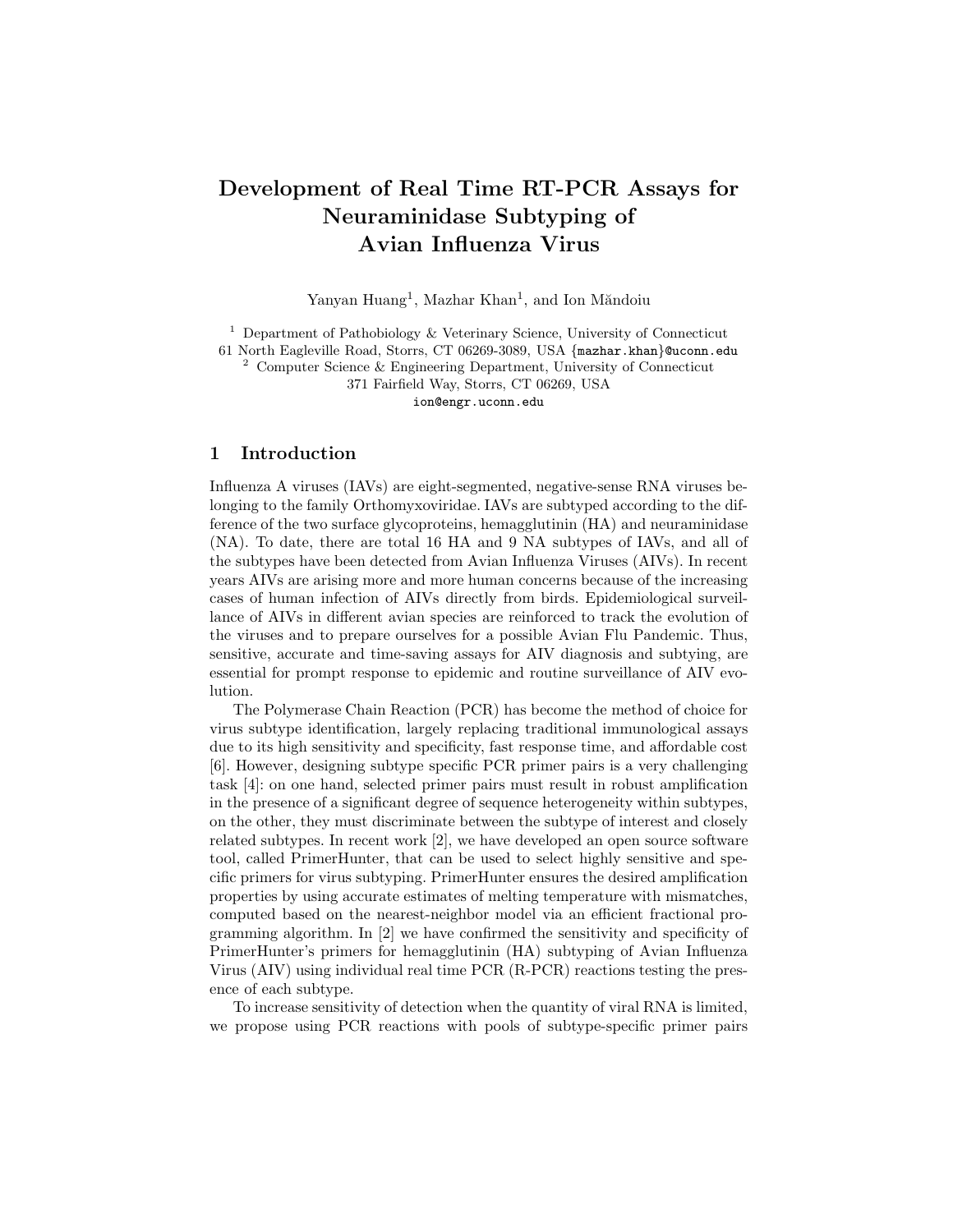designed so that each subtype yields a unique amplification pattern. In this abstract we describe an integer program that can be used in conjunction with freely available solvers to design the minimum number of uniquely decodable pools subject to primer non-dimerization constraints. We applied this method to design four primer pools that can be used to differentiate the nine neuramidinase (NA) subtypes of AIV. Experiments using real time RT-PCR (RRT-PCR) show that the pool-based assay is sensitive and can detect in vitro transcribed RNA of different NA subtypes ranging from 176 to 4000 copies (2-30fg) per reaction.

#### 2 Methods

#### 2.1 Primer pair design

NA subtype specific primers were designed as described in [2]. A total of 588 complete Avian influenza NA sequences from North America were downloaded from the NCBI flu database [1]. PrimerHunter was run once for each subtype; when designing primers for subtype  $N_i$  we used all available NA sequences classified as  $N_i$  as targets, and all NA sequences labeled with different subtypes as non-targets. Between 7 and 9,665 pairs of primers were selected by PrimerHunter for each subtype (complete primer lists are publicly available at http://dna.engr.uconn.edu/software/PrimerHunter/). We selected for each NA subtype one pair of primers. Detection limits were determined using RRT-PCR on serially diluted RNA standards (see Table 1). The RRT-PCR assays could detect NA RNA ranging from 176 to 4000 copies per reaction, or total RNA concentration ranging from 2 to 30fg per reaction.

#### 2.2 Primer pool design

To reduce the number of reactions needed to identify the subtype of a sample we will perform (RRT-PCR) reactions with pools of primer pairs. Clearly, the pools must be designed so that the result of these reactions uniquely identifies the subtype present in the sample. After the selection of a detection threshold, the result of each reaction can be viewed as being either positive or negative (in practice, additional information is provided by dissociation curves). Thus, pools must be designed so that each subtype results in a unique pattern of positive and negative signals, which can be viewed as the "barcode" for the subtype. As noted by [5], ensuring unambiguous identification is equivalent to ensuring that for every pair of subtypes there is a pool that results in a positive signal for one but not for the other. We additionally require that each subtype result in positive amplification signal from at least one pool.

There are several additional constraints that we must take into account when designing pools of primer pairs. First, pool size cannot be too large, since this results in decreased amplification efficiency due to the reduced primer concentration. We will denote by  $2m$  the maximum number of primers allowed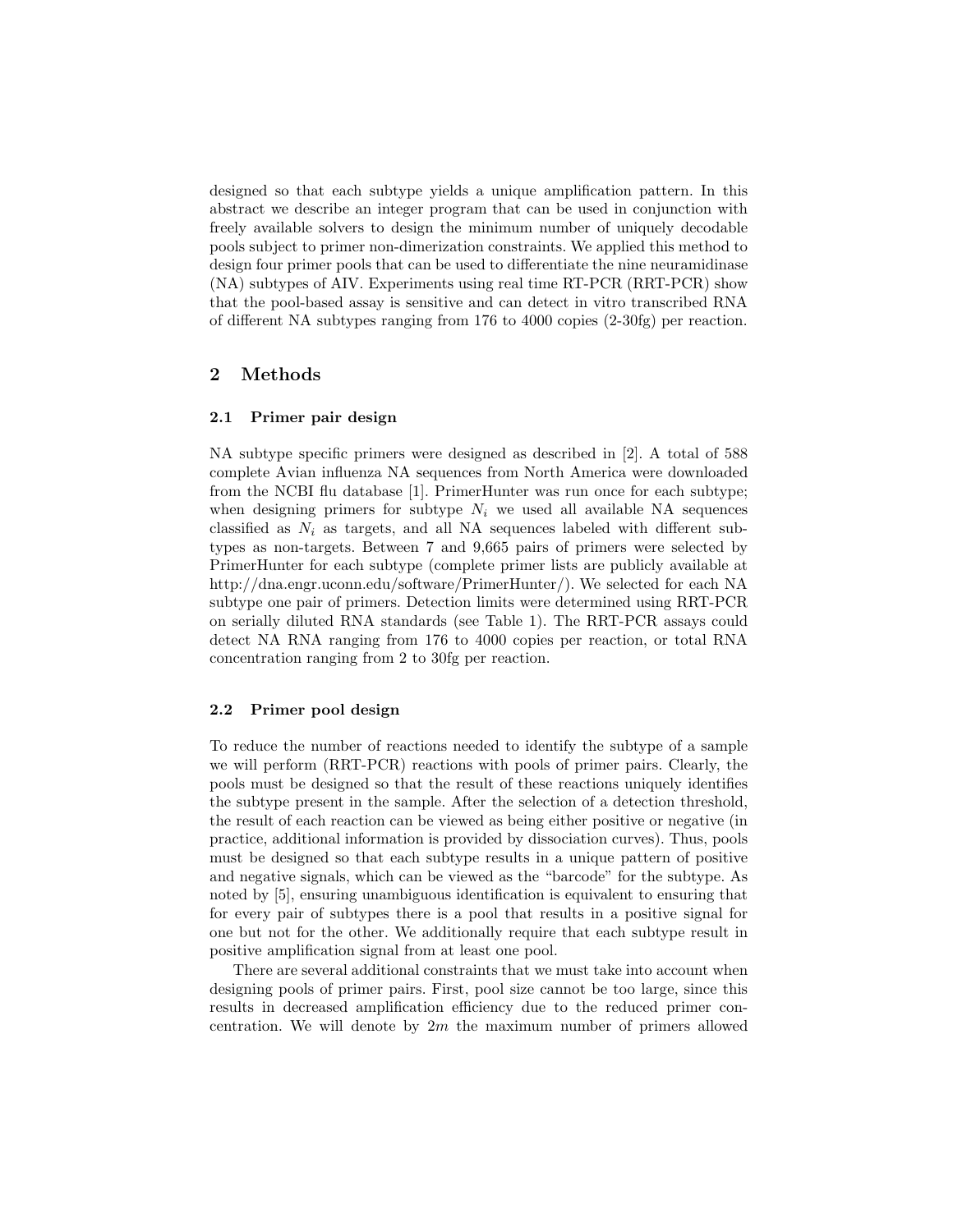| Primer | Sequence                               | Prod.       | Prod.      | Detection limit |
|--------|----------------------------------------|-------------|------------|-----------------|
|        |                                        | length (bp) | $T_M$<br>C | (RNA copies)    |
|        | N1-fwd 5'-TAGACTGCATGAGGCCTTGCTTCTG-3' | 137         | 78.2-79.2  | 2,080           |
|        | N1-rev 5'-CACCGTCTGGCCAAGACCAACCTAC-3' |             |            |                 |
|        | N2-fwd 5'-ATGTTATCAATTTGCACTTGGGCAG-3' | 149         | 77.1-77.8  | 1,440           |
|        | N2-rev 5'-CATGCTATGCACACTTGTTTGGTTC-3' |             |            |                 |
|        | N3-fwd 5'-ATGATGTCTCTTGGACAAGCAATAG-3' | 104         | 74.8-76.2  | 4,000           |
|        | N3-rev 5'-TGGGCATAAACCCAATGTTGGAACC-3' |             |            |                 |
|        | N4-fwd 5'-AAATCATAACCATCGGTAGTGCGAG-3' | 194         | 76.8-78.6  | 176             |
|        | N4-rev 5'-TATAGTTGTTCTGCACATTGGTGAC-3' |             |            |                 |
|        | N5-fwd 5'-CATTTGTGGCATGTGGTCCCACGGA-3' | 147         | 76.6-77.2  | 2,160           |
|        | N5-rev 5'-AGGCATTGGGTGAAGATCCTAATGG-3' |             |            |                 |
| N6-fwd | 5'-GCAAATAGACCAGTAATCACTAT-3'          | 153         | 77.9-78.9  | 2,080           |
|        | N6-rev 5'-CCAGGATCTGGGTTTCCTCCTGTTA-3' |             |            |                 |
|        | N7-fwd 5'-AGCCAAGTATGTTTGGTGGACGAGC-3' | 111         | 79.2-80.3  | 2,048           |
|        | N7-rev 5'-TTACGAAAAGTATTGGATTTGTGCC-3' |             |            |                 |
|        | N8-fwd 5'-TAATGAGTGTAGAAATAGGGCAATC-3' | 127         | 78.9-79.6  | 195             |
| N8-rev | 5'-GGAATCAGGGCCCGTTACTCCAA-3'          |             |            |                 |
|        | N9-fwd 5'-ATCGTATTAAACACTGACTGGAGTG-3' | 171         | 78.2-78.9  | 1,874           |
|        | N9-rev 5'-ATTCTGTGCTGGAACACATTGATAC-3' |             |            |                 |

Table 1. Sequences of NA specific primers. Expected PCR product lengths were calculated according to reference sequences of corresponding NA subtypes in the NCBI database. Detection limits were determined using RRT-PCR on serially diluted RNA standards of each NA subtype, with copy numbers ranging from 1 to  $10^9$ .

in a primer pool. Second, primer-dimers must be avoided since even a single pair of dimerizing primers can lead to complete loss of amplification signal. Although PrimerHunter ensures that forward and reverse primers specific to a subtype do not dimerize, dimerization can occur between primers corresponding to different subtypes. We tested all primers included in Table 1 using the online autodimer tool at the National Institute of Standards and Technology (http://yellow.nist.gov:8444/dnaAnalysis/primerToolsPage.do). With a total score threshold of 4, autodimer reported 10 potentially dimerizing primer pairs. In general, we will denote the set of pairs of subtypes whose primers are predicted to form dimers by D.

Subject to these constraints, we would like to minimize the number of pools, i.e., the number of PCR reactions. This can be modeled as an integer linear program similar to that proposed for the DNA barcoding problem by Rash and Gusfield  $[5]$ . Let N denote the number of subtypes, identified for simplicity by the integers from 1 to  $N(N = 9$  in the case of NA subtyping). We first construct the set P of *candidate pools*, i.e., subsets of size at most m of  $\{1, \ldots, N\}$  that do not contain any pair in  $\mathcal{D}$ . We then introduce a  $0/1$  variable  $x_p$  for every candidate pool  $p \in \mathcal{P}$ , where  $x_p$  is set to 1 if pool p is selected in our subtyping assay and to 0 otherwise. The pool design problem can then be written as follows: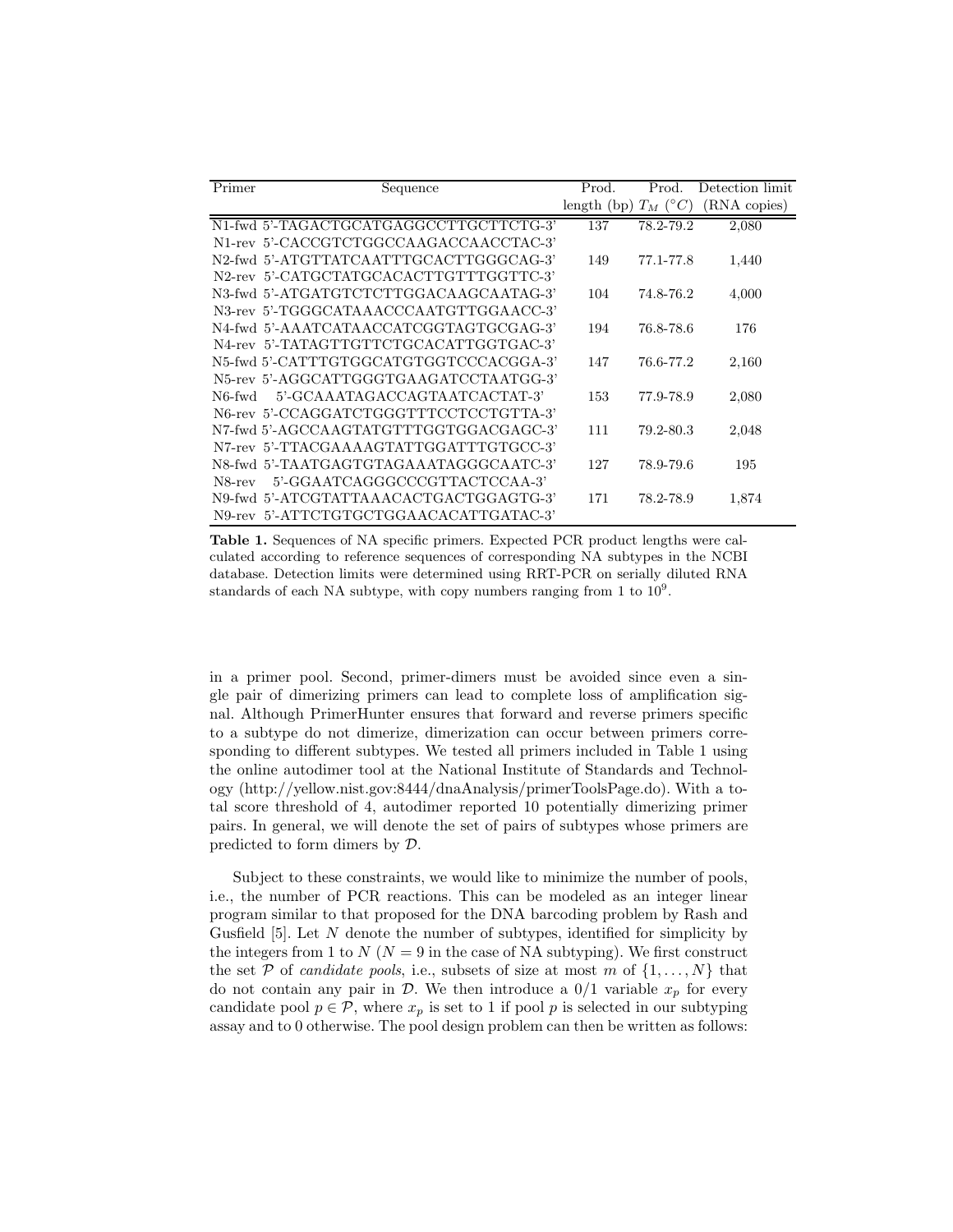| Primer pool N1 N2 N3 N4 N5 N6 N7 N8 N9 |                         |  |  |  |  |
|----------------------------------------|-------------------------|--|--|--|--|
| $A(2,6,7)$ - + - - - + + - -           |                         |  |  |  |  |
| B(4,5,7,8)                             | - - - + + - + + -       |  |  |  |  |
| C(3,5,9)                               | $- - + + - + - - - + +$ |  |  |  |  |
| $D(1,4,6,9)$ + - - + - + - - +         |                         |  |  |  |  |

Table 2. Pools obtained by solving (2) using CPLEX. Notice that each column corresponds to a unique amplification pattern, allowing unambiguous identification of the subtype present in the sample.

minimize 
$$
\sum_{p \in \mathcal{P}} x_p
$$
  
s.t. 
$$
\sum_{p \in \mathcal{P}: |\{i,j\} \cap p| = 1} x_p \ge 1, \ 1 \le i < j \le N
$$

$$
\sum_{p \in \mathcal{P}: i \in p} x_p \ge 1, \ 1 \le i \le N
$$

$$
x_p \in \{0, 1\}, \ p \in \mathcal{P}
$$

To break ties in favor of solutions that use pools with fewer primers, objective (1) can be replaced by

$$
\text{minimize } \sum_{p \in \mathcal{P}} (M + |p|) x_p \tag{2}
$$

where M is a constant larger than  $|\mathcal{P}|N$ .

For NA subtyping this results in a formulation with 85 variables (pool candidates) and 45 constraints that was solved to optimality in a fraction of a second using CPLEX. The resulting assay consisting of four pools is shown along with expected amplification signatures in Table 2.

#### 3 Results

One step RRT-PCR with in vitro-transcribed RNA of each NA subtype showed linear amplification in a wide RNA concentration range (from 10 to  $10^9$  copies per reaction). Primer Pool tests of one step RRT-PCR demonstrated that RRT-PCR can detect and differentiate NA RNA of all nine subtypes extracted from AIV-infected allantoid fluids. Figure 1 shows the amplification and dissociation properties of N4 RNA in primer pool tests; full results will be presented in [3].

### Acknowledgments

This work was supported in part by NSF awards IIS-0546457 and DBI-0543365.